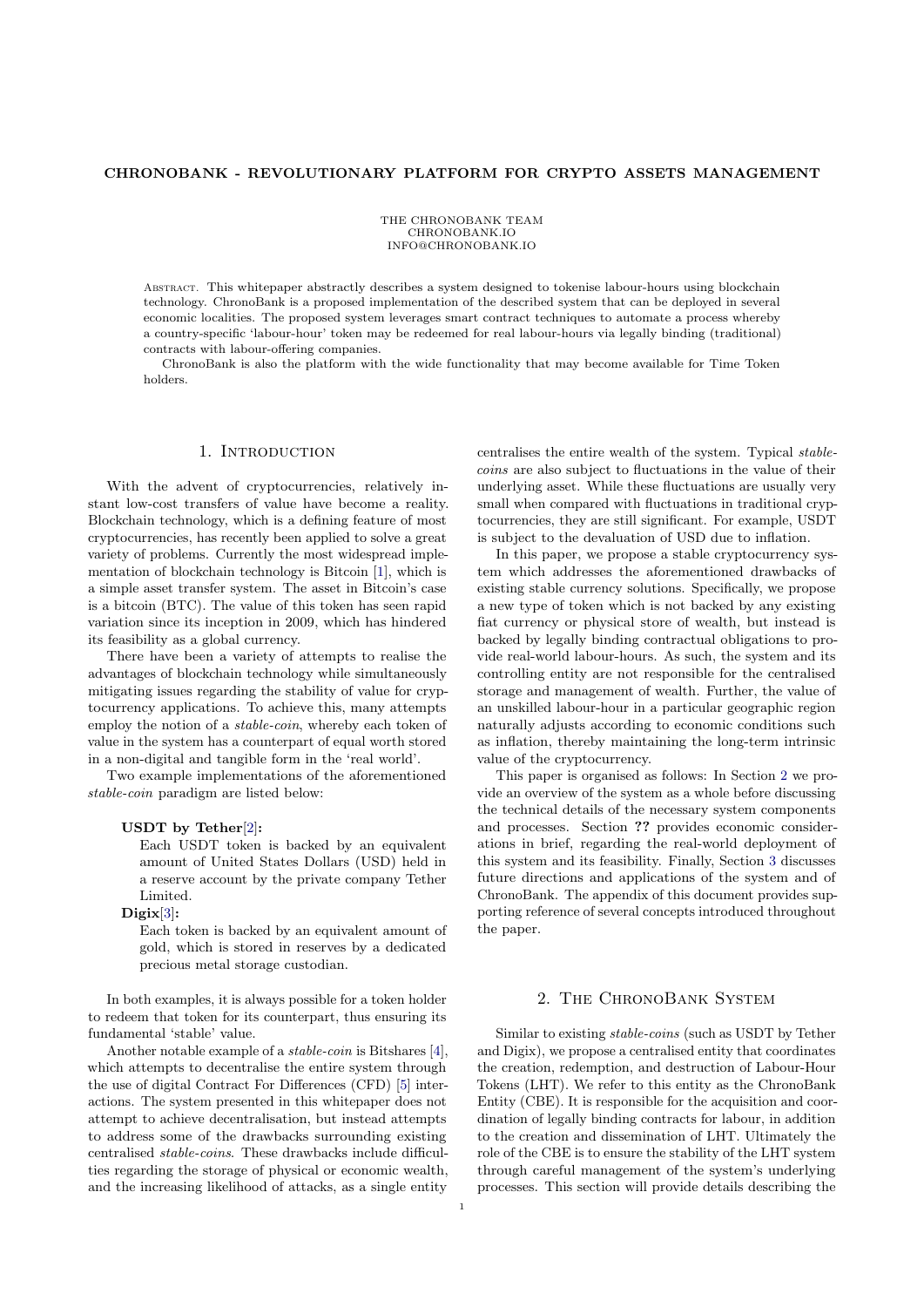proposed processes, practices, and operations undertaken by the CBE and its associates.

The system as a whole is designed with the intent of a single deployment per economic region. For instance, the system could be deployed once in Australia using the value of one labour-hour in the Australian economy, measured in Australian dollars. As this document is an abstract description of the system, it does not refer to any region-specific implementation but instead refers to generalised system parameters that must be tailored for each region. With few exceptions, all processes and structures described in this document may have slight variations in implementation between regions in which ChronoBank operates.

The initial implementation of the CBE utilised the Ethereum[\[6\]](#page-2-6) blockchain; however, future implementations may tokenise assets on alternative blockchain systems (e.g. Waves [\[7\]](#page-2-7), Bitcoin [\[1\]](#page-2-0)) when it is deemed appropriate.

# 2.1. TIME Tokens

In order to fund the development and operation of the ChronoBank system, there was a fundraising phase known as the crowdsale. During the crowdsale, individuals could purchase TIME tokens at a fixed rate. Time Token provides the token holder admittance to the ChronoBank system operations, which means that the Holders of TIME Tokens will extend their possibilities by unlocking the unique functionality available in the system: to create new brand platforms, to create assets and crowdsale campaigns, to Buyback ERC20 tokens, to create and remove wallets, and to vote on important decisions regarding the ChronoBank system.

TIME tokens are developed utilising the Ethereum ecosystem, specifically leveraging the ERC20 token standard[\[8\]](#page-2-8). The ERC20 specification is extended to provide the functionality mentioned above; this is discussed further in Section [2.1.2](#page-1-0) below.

#### 2.1.1. CROWDSALE

During the crowdsale, TIME tokens were created as necessary and sold at the fixed price of 100 TIME tokens for 1 bitcoin (BTC). There was no limit to the number of TIME tokens generated during the crowdsale; however, no further TIME tokens were generated after this phase of the project.

All TIME tokens purchased during the crowdsale constituted 88% of the total TIME tokens generated during the initialisation of the ChronoBank system. The remaining 12% of tokens were split with 10% given to the ChronoBank.io team (for ongoing research and development) and 2% to advisors and early adopters of the system.

# 2.1.2. TIME Token Use

<span id="page-1-0"></span>ChronoBank provides extensive possibilities to its users. It allows to manage your own Platforms and Assets that are based on Ethereum ecosystem. Platforms act as a base for all token operations as issuing, balance storage, transfer; Assets define some custom internal logic to allow implementing different behavior, for example, adding a fee to token transactions.

ChronoBank system doesnt require technical knowledge or a deep dive into it to start use of the system. All the features that are based in ChronoBank can be easily applied if the user wants to. It provides the unique functionality to manage the Assets: easy Asset creation, manage the owners of the Asset, create an Asset Buyback or start a Crowdsale campaign for their Asset. Crowdsale feature has extensive possibilities to sell for ETH, ERC20 tokens, launch external services automating sailing and funds managements from other blockchains, Bitcoing for example. To use these system possibilities there is a need to have a Time Token.

Time Token will allow the users to unlock the system unique functionality by means of deposits in Time Tokens to TimeHolder contract. The purpose of TimeHolder contract is to keep track of user Time Tokens which are allocated by the user for operations within the system. In most cases Time Token is used as fuel to perform required system functionality. This means that for the use of the functionality users will be charged a fee. Charging will be taken by ChronoBack in Time Tokens that the user previously deposited to the TimeHolder contract. Fee value is defined by system administrators that are permitted to manage it. There are the following features that requires fees in TIME tokens during their invocation:

- (1) Create Platform The Platform is a central point of user assets management. It provides the possibility to easily and quickly create new Assets.
- (2) Create Assets (with and without fee) Assets are ERC20 tokens that are created by users. Users that created their Assets can further operate with them, for example Assets can be Crowdsaled.
- (3) Create token crowdsale When users want to Crowdsale their tokens they may create a Crowdsale and get funds in any token registered in the ChronoBack system.
- (4) Create token wallet There is a possibility to create two types of wallets: a) multi-signature wallet with given parameters and b) multi-signature wallet with 2 factor authorization
- (5) Create Buyback This is the instrument allowing to regulate the market value of the ERC20 tokens. One Buyback is created per one token.

From time to time, the CBE may hold polls on the Ethereum blockchain to elicit the opinion of TIME token holders. Poll results will be incorporated into decisions made by the CBE concerning the financial or technical direction and/or implementation of the CBE system. Only TIME holders are authorized to participate in a poll.

For the Voting feature there is only a need for the user to have a Time Token deposit where the voting weight is calculated according to the rule: deposit amount defines voting weight. No fee will be charged for participation in a poll.

TIME holders may deposit and withdraw their TIME tokens at any time. Withdrawing TIME tokens will influence the voting weight of active polls in which the user participates. When the user withdraws the Time token from the TimeHolder contract the voting weight of this user is re-calculated according to the rule.